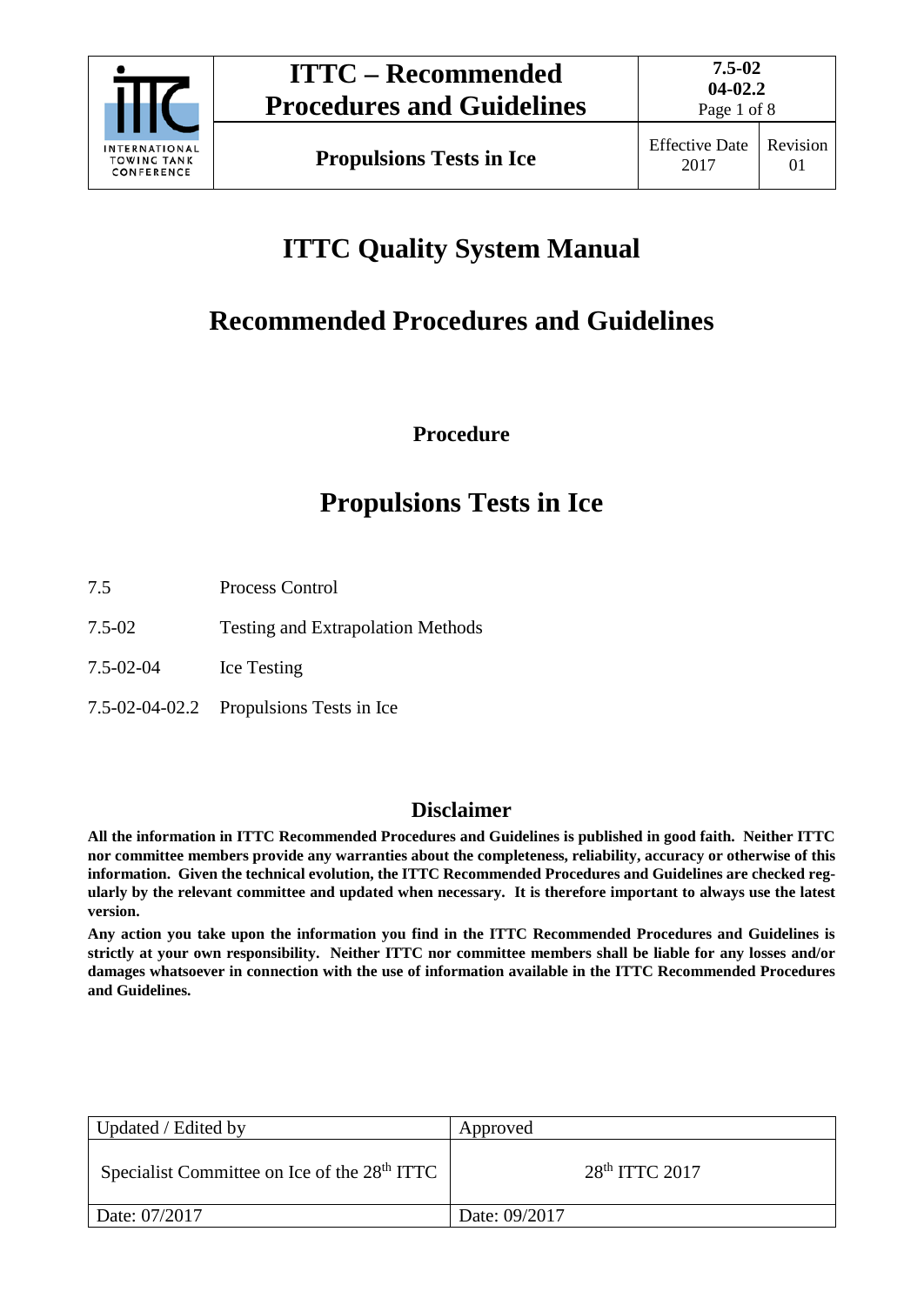

## **Table of Contents**

- **1. PURPOSE [..............................................3](#page-2-0)**
- **2. [PROPULSION TESTS IN ICE............3](#page-2-1)**
	- **2.1 [Towed propulsion tests......................4](#page-3-0)**
	- **2.2 Free [Running Propulsion Tests........6](#page-5-0)**
	- **2.3 [Propeller/ice-interaction](#page-6-0) ...................7**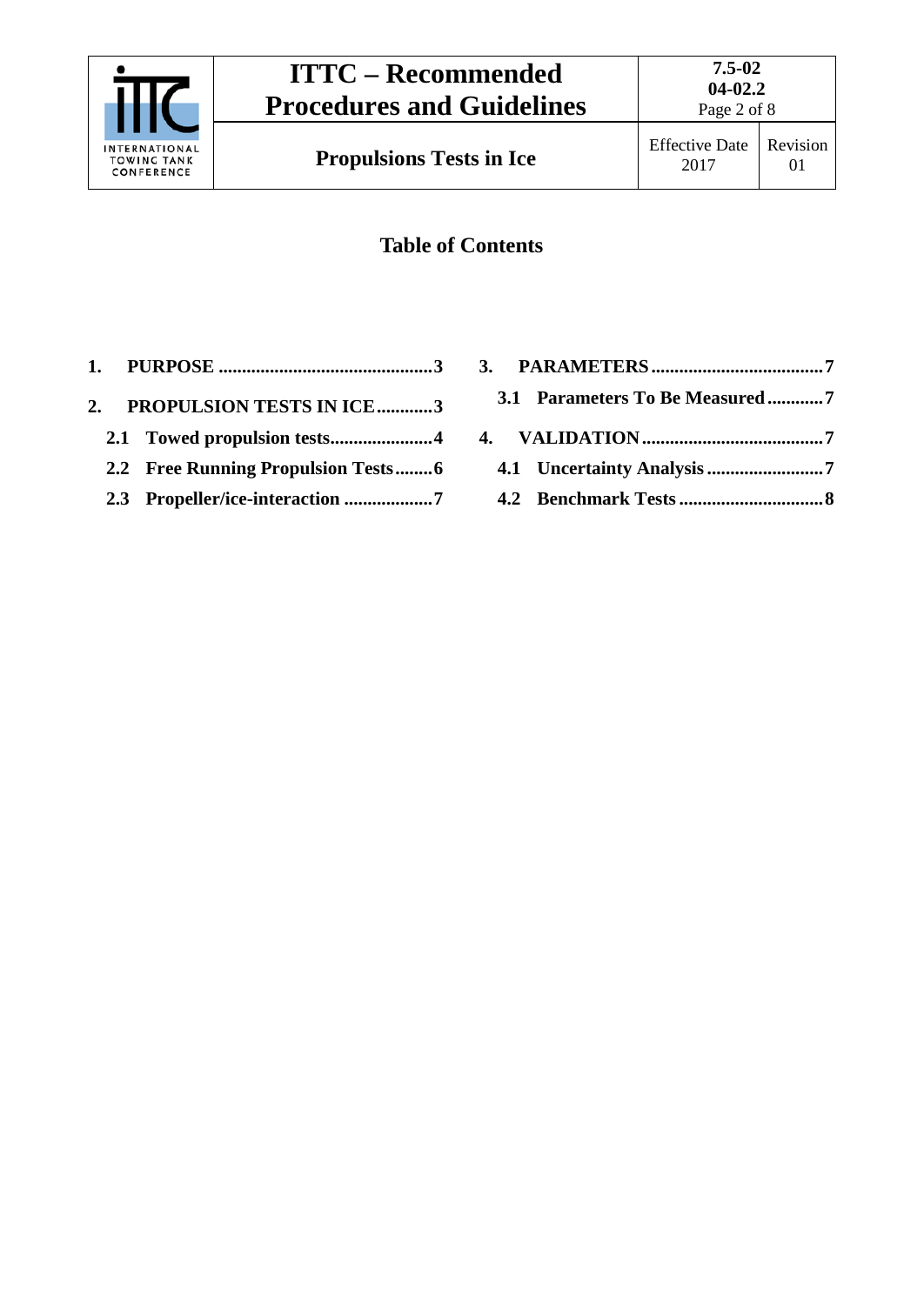

## **ITTC – Recommended Procedures and Guidelines**

Page 3 of 8

01

**Propulsions Tests in Ice** Effective Date

## **Propulsions Tests in Ice**

### <span id="page-2-0"></span>**1. PURPOSE**

- Definition of standards for performing propulsion tests in ice
- Assistance in making the test results from different test series and different laboratories more consistent.

### <span id="page-2-1"></span>**2. PROPULSION TESTS IN ICE**

The purposes of performing propulsion tests are generally

- a) To determine the attainable speed, resistance and required propulsion power in specific ice conditions.
- b) To determine the effectiveness of the combined hull-propulsion system in ice.
- c) To investigate the ice interaction with appendages and propulsion system.

Most recommendations about conducting tests given in the procedure 7.5-02-04-02.1 "Ice resistance tests in level ice" are also valid for the case of propulsion tests.

In order to determine the required propulsion power in ice, the following three methods are commonly used:

- towed propulsion test in open water
- towed propulsion test in ice
- free running propulsion test in ice.

The pre-set values, measured data and results are listed in the flow chart in Figure 2-1 for each test type.

The model's degrees of freedom may vary from one facility to another, but it is important that the principles of the test arrangements are presented. Basically, the model should be free to pitch, heave and roll in case of towed propulsion tests.



Figure 1 different test types with pre-sets, measurements and main results (top to bottom)

The quantities to be measured during propulsion tests are given in section 3.1. In addition to the direct measurements, collecting visual data is also important to observe the flow of ice pieces around the ship's hull. Thus, underwater photographs and videos should be taken during each test. All hull appendages, such as rudders, nozzles, ice deflecting fins, which may have been omitted during resistance tests should be attached to the model. The test report should give sufficient description of their geometry and location.

Models of propellers and other propulsive devices should be correctly scaled. If stock propellers are used, their geometry should be as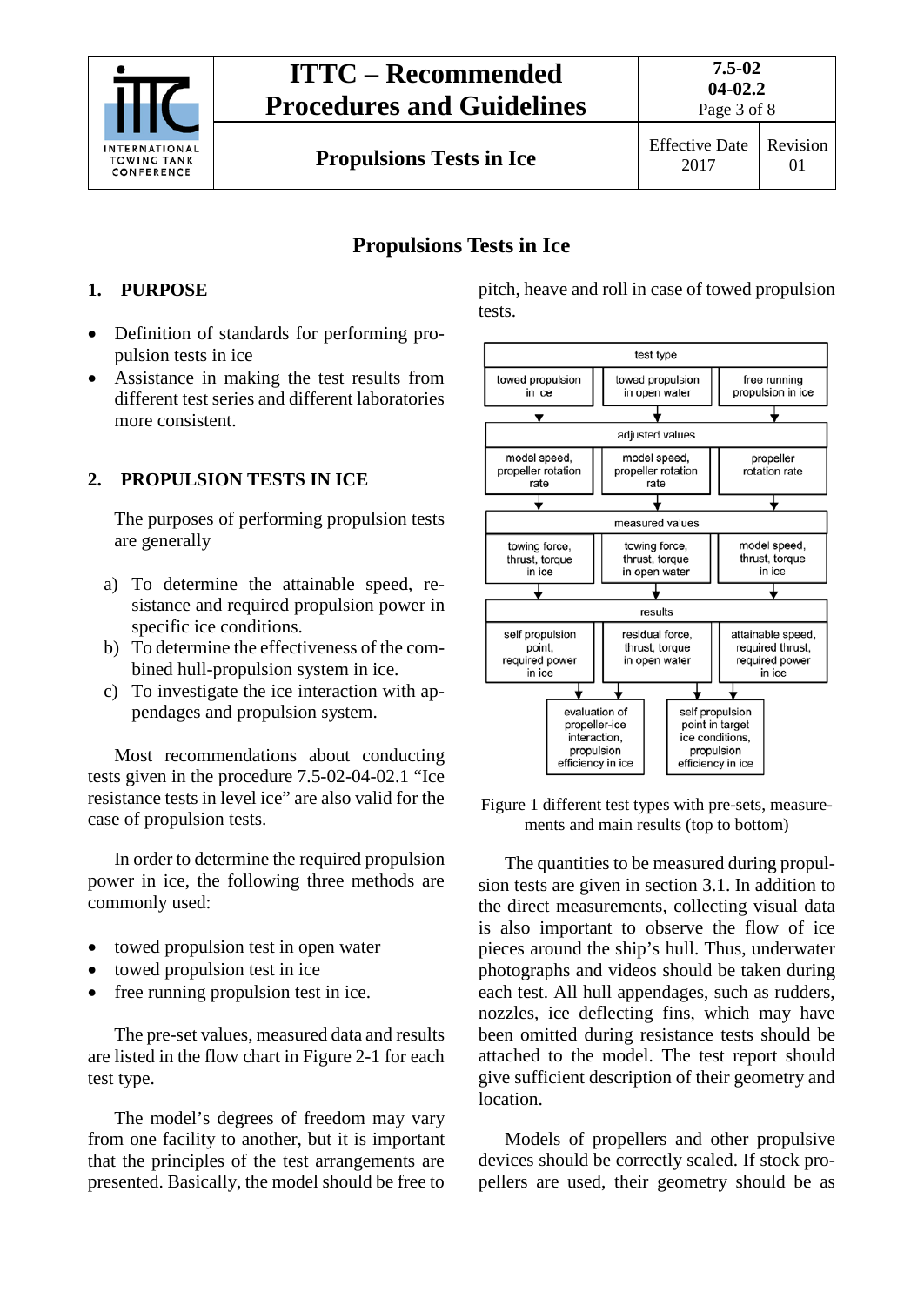

close as possible to the designated full scale design propeller. Propeller diameter and the clearance between the tip of the propeller and the hull are important parameters. Information about the number of propellers and propeller performance data as well as inward or outward turning should be included in the test report (compare ITTC recommended procedure for Propulsion/Bollard Pull Test 7.5-02-03-01.1 section 3.1.1.2).

Direction of propeller rotation may affect the ice load because of changes in the local flow conditions and motion of broken ice pieces. In order to scale the propeller inflow in an appropriate manner the propeller rotation rate should be matched with that from the self-propulsion point. The effective thrust  $(T_{\text{eff}})$  is the thrust  $(T)$ reduced by the thrust deduction fraction  $(1 - t)$ :

#### $T_{\text{eff}} = (1 - t)T$

The propeller speed control can be based on constant rotation rate, constant torque or constant power. The system may also include an active control which makes it possible to simulate the dynamic behaviour of the real propulsion machinery.

If the motor is powerful enough and a constant rotation rate mode is selected, revolutions remain stable despite the ice load on the propeller. For ships without an over-torque capacity, this may not be realistic. In addition, crushing strength of model ice is much weaker than that of real ice. Generally most model basins are able to match flexural strength but not crushing strength at the same time. As a consequence, this type of propeller control may lead to inaccurate torques on the shaft.

A more realistic control system is a constant torque control, which keeps the shaft torque constant and decreases the rotation rate in case of exceedance of propeller ice interaction loads. However, to scale everything correctly in this case, the mass inertia and flexural stiffness of the whole propulsion train should be reproduced in model scale which can be difficult. Again control over the crushing strength of model ice is also difficult.

The methods described hereafter were originally developed for testing models in ahead operation in ice. Due to the strong influence of hull appendages and propeller – ice interaction their applicability to astern testing is limited.

The measurements in the propulsion test depend on the test type as shown in Figure 2-1. In the figure,  $F_X$  is the tow force,  $R_I$  is the ice only resistance,  $R_{IT}$  is the total resistance in ice,  $R_{OW}$ is the open water resistance and  $T_{\text{eff}}$  is the effective thrust. For both types of test, propeller rotation rate, torque and thrust (propeller and nozzle) from each propeller shaft and model speed are measured. For towed propulsion tests, the towing force is also measured.



Figure 2 Forces acting on the model in towed propulsion test and free running propulsion test

#### <span id="page-3-0"></span>**2.1 Towed propulsion tests**

During the towed propulsion test the model is towed at constant speed while the propeller rotation rate and thereby thrust is varied between values from near idling condition to a level close or above the maximum available power of the vessel or with constant rotation rate. If the test is carried out in open water called overload open water tests, overload restraining force should be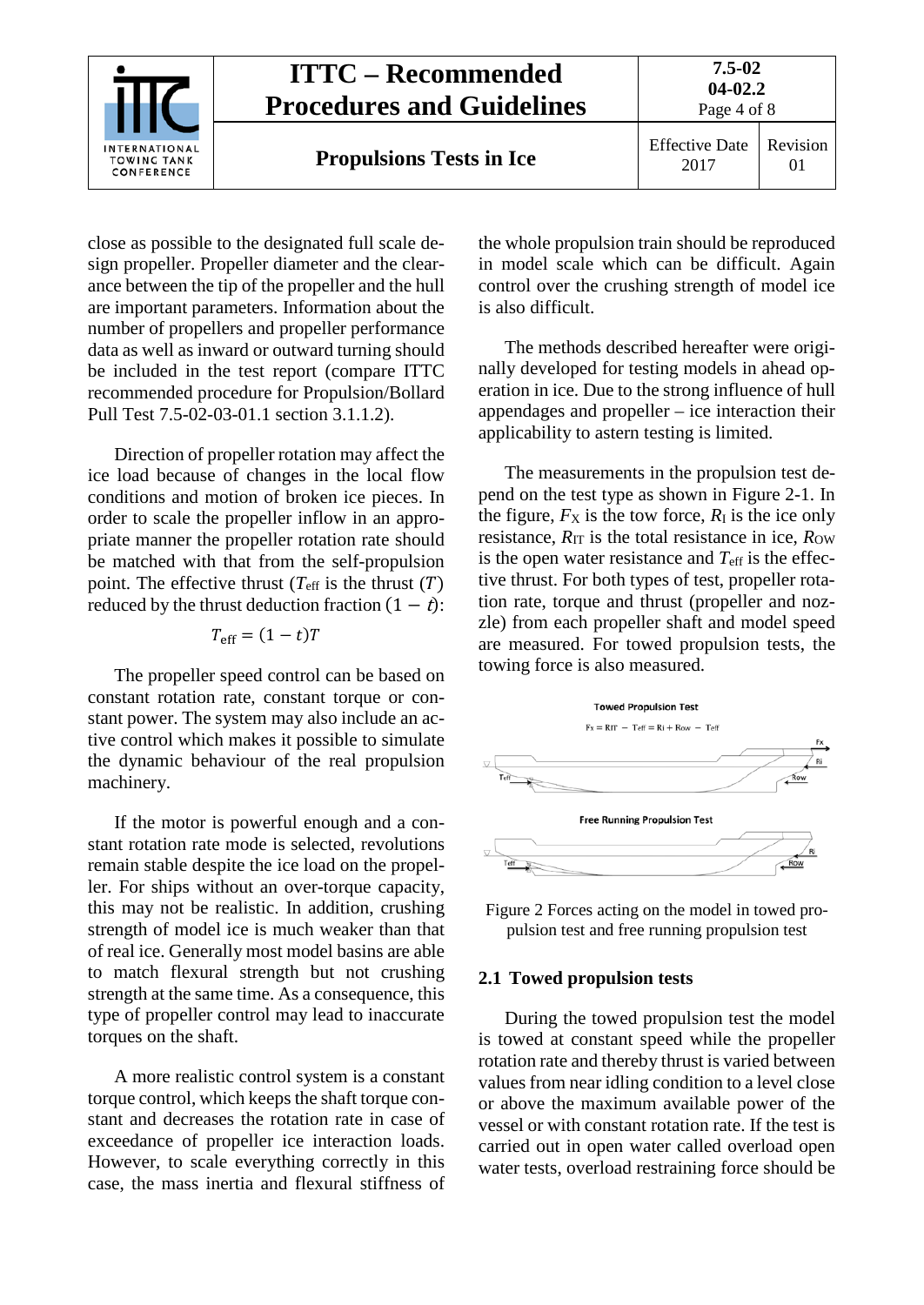

matched with the ice resistance at the same speed of the model. The advantage of these tests is to obtain the power from the wide range of speed, propeller rotation rate in open water. The model should be in the ice condition to evaluate propeller ice interaction. Generally one or two representative ice sheets (including thickest tested ice) is used for this purpose.

The following equations  $(1)$  -  $(6)$  present how the ice resistance and propulsion tests in open water with a towed model can be used to find out resistance, self-propulsion-point and required power.

Total resistance can be obtained independently from resistance test in ice as specified in ITTC recommended procedure 7.5-02-04- 02.1:

$$
R_{\rm IT} = R_{\rm I} + R_{\rm OW} \tag{1}
$$

In overload tests in open water the towing force  $F_X$  is measured for different combinations of propeller rotation rate and model speed. The residual force  $F_{RES}$  is then determined from:

$$
F_{\rm RES} = R_{\rm OW} - T_{\rm eff} \tag{2}
$$

For self-propulsion in ice  $(F_X = 0)$  the following equality must be fulfilled

$$
T_{\rm eff} = R_{\rm IT} = R_{\rm I} + R_{\rm OW} \tag{3}
$$

$$
\Rightarrow F_{\text{RES}} = R_{\text{OW}} - R_{\text{IT}} = -R_{\text{I}} \tag{4}
$$

In some basins the residual force  $-F_{RES}$  =  $T_{\text{eff}}$  –  $R_{\text{OW}}$  is referred to as net thrust meaning the available thrust to overcome additional resistance due to ice. It should be noted that during towed tests with varying propeller rate <sup>F</sup>RES and *F*x usually take both positive and negative values.

Propeller rotation rate, thrust and torque at self-propulsion can be obtained from the results of the overload test in open water.

An alternative method would be the towed propulsion test in ice. From this test following relation between towing force, resistance and thrust can be obtained:

$$
F_X = R_I + R_{\text{OW}} - T_{\text{eff}} \tag{5}
$$

 $F_X$  – is the towing force

Again at self-propulsion point the towing force must be zero  $(F_X = 0)$ :

The required propeller rate *n*req, thrust *T*req and corresponding torque *Q*req can be obtained from the self-propulsion point and used to derive the required propeller shaft power *P*<sub>Dreq</sub> (equation 6):

$$
P_{\text{Dreq}} = 2\pi Q_{\text{req}} n_{\text{req}} \tag{6}
$$

To obtain the self-propulsion point in target ice conditions  $R_{\text{IT}}$  and  $R_{\text{I}}$  are required as the corrections for deviating ice properties are commonly applied to the resistance.

It is noted that torque values can be derived from both ice and open waters using overload tests. Propulsion tests in ice can simulate a realistic view of interaction between ice and propulsors since the presence of ice can influence propeller performance (such as ice milling, blockage and proximity effect). For heavy propeller ice interaction case, direct use of ice torque which is mainly from ice milling may lead to inaccurate value due to inappropriate scaling of propulsion unit and crushing strength of model ice. Additional overload tests in open water at the same speeds could be useful to evaluate the extent of ice impact to the propulsion system as an index.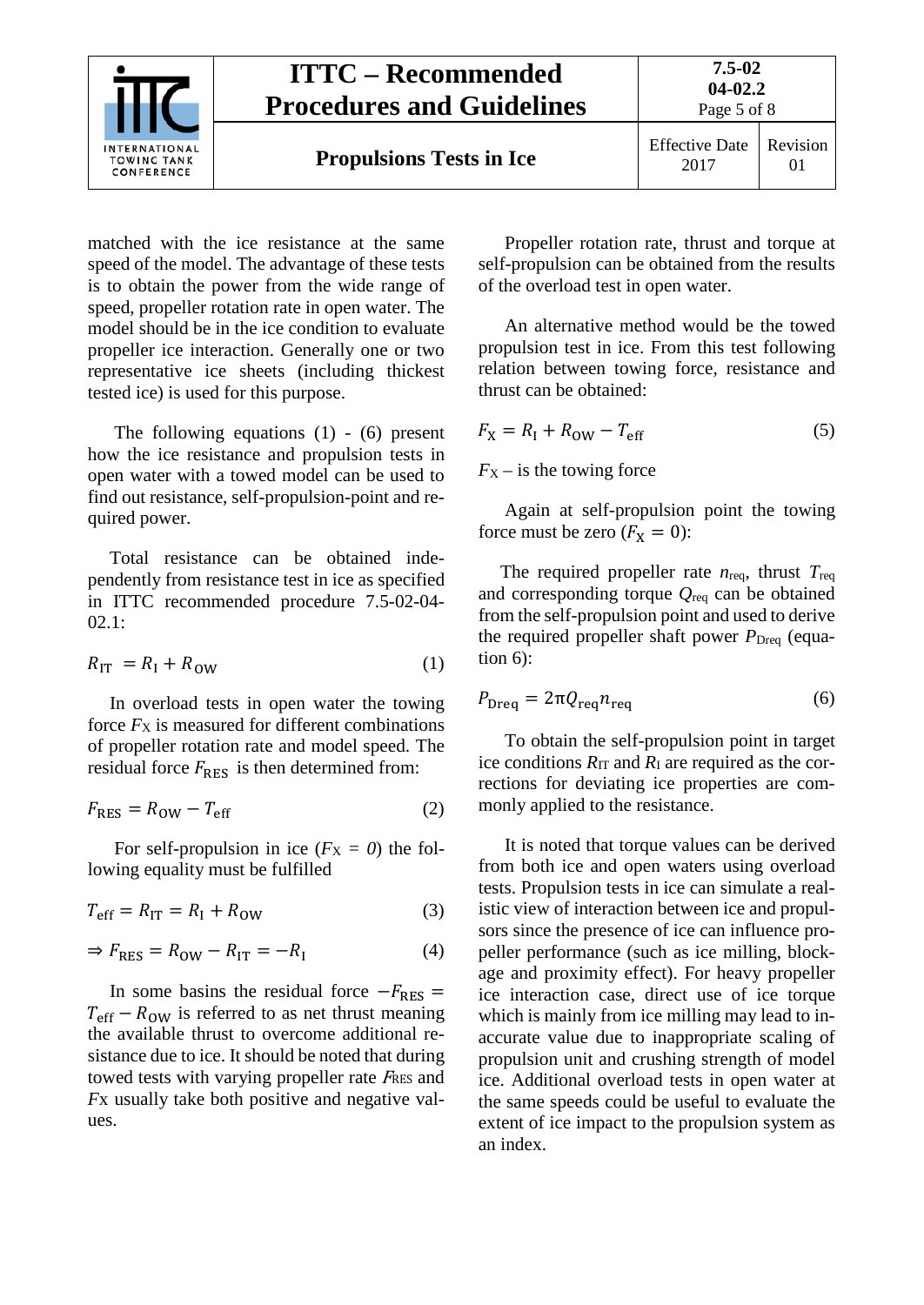

The reporting of propulsion tests should include time histories of the measured *V*, the towing force  $F_X$ , propeller rotation rate, *n*, propeller thrust,  $T$ , and torque,  $Q$ , (see Figure 2-3) as well as statistical data (maxima, minima, mean value and standard deviation) of these signals. The length of the test section should also be mentioned. Propeller performance curve should also be included in the report.



Figure 3 Time series of rpm, propeller thrust and torque

Although both towed propulsion test in ice and overload test in open water are widely accepted methods to evaluate the ship powering in ice, it allows large deviations from the self- propulsion point as the model is forced to maintain the speed. If the model motions, breaking pattern, and propulsion behaviour are out of a realistic range (such as ice ramming scenario due to thick ice in full scale), the test results cannot be used to interpolate the actual ice breaking performance. The towed propulsion tests should therefore be in the range of the designs capability. This may be estimated using theoretic predictions. Additionally tests with a free running model in ice can be carried out to cross check the towed propulsion results.

#### <span id="page-5-0"></span>**2.2 Free Running Propulsion Tests**

If the model is free, no towing force is applied. The speed of the model then depends on the propeller thrust which is not necessarily constant. In order to achieve a representative mean speed it is important to have a sufficiently long test section. It is difficult to provide any guidance on selecting a proper length for this type of test, as the steadiness of the speed depends on too many variables. Care must be taken to plan long enough test run because it is recommend having at least two ship lengths after achieving stabilized speed.

If self-propulsion tests are performed with a free running model, deviations of ice properties must be within a small range. In order to ensure a steady model speed, the thrust and total resistance must be kept in balance. Any variation in ice properties causes also a change in model speed and thereby a change in propeller inflow and propeller-ice interaction.

When the ice thickness and properties are within a very small range, the resistance and model speed are not varying. Quantities to be measured are the same as in the propulsion test with a towed model, except the towing force.

The main result of a free running propulsion tests in ice is attainable speed at a certain propeller rate. If required ice resistance can be obtained from additional overload tests in open water at different combinations of speed and propeller rotation rate (Figure 4). The towing force at the same propeller rate and model speed as in the free running ice test will equal the ice resistance without open water resistance. This method can also be applied in tests astern.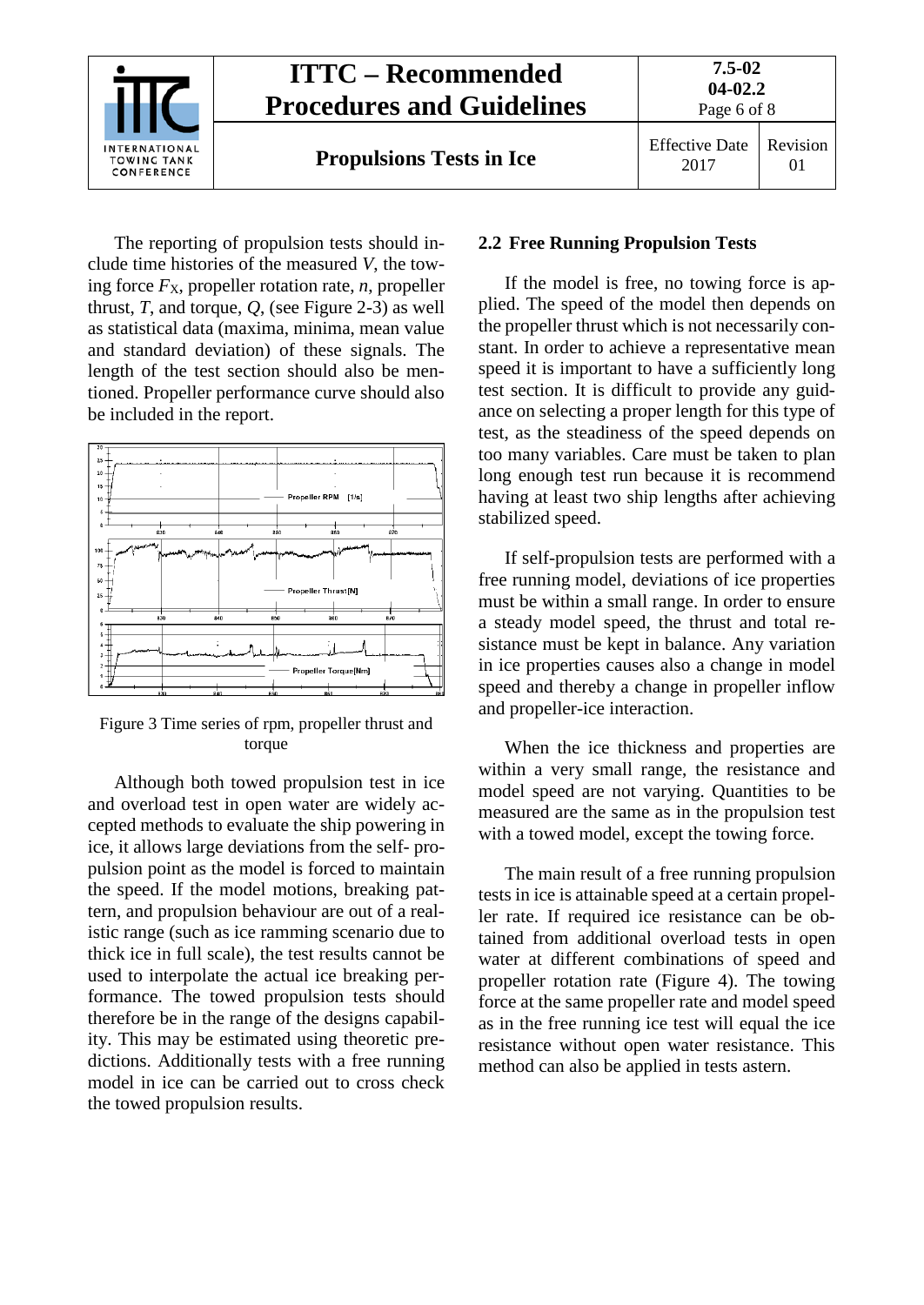



Figure 4 Ice resistance from free running test in ice and overload test in open water

#### <span id="page-6-0"></span>**2.3 Propeller/ice-interaction**

When using equations  $(1)$  -  $(6)$ , it is assumed that the average value of propeller rotation rate is the same in open water and in ice condition. The difference in thrust  $dT_{\text{eff}} = T_I - T_{\text{OW}}$  and torques on propeller shaft  $dQ = Q_1 - Q_{0W}$ should be measured at the same average speed and rotation rate in ice and in open water. A socalled ice efficiency coefficient of propulsion in ice has been presented (cf.  $17<sup>th</sup> ITTC$  1984). It is defined with the following equation:

$$
\eta_{\rm I} = \frac{1 - \frac{d\mathcal{T}_{\rm eff}}{\mathcal{T}_{\rm eff}}}{1 - \frac{d\mathcal{Q}}{\mathcal{Q}_{\rm OW}}}
$$
(7)

A standardised index on the frequency or intensity of propeller-ice- interaction would be very useful. Due to the stochastic nature of propeller ice interaction, depending on ice properties and speed of the vessel, it might be useful to recommend a set of different indices instead of one.

Different indices for propeller ice interaction were already proposed in the past. Some quantify the number of ice impact events or time of propeller ice interaction in relation to the undisturbed operation time or distance. Additionally, some proposals were made to quantify the increase in torque either by comparing the mean values or the standard deviations in ice and open water as shown in equation (8).

Torque ratio = 
$$
\frac{Q_{\text{I}}}{Q_{\text{ow}}}
$$
 (8)

Where the  $Q<sub>I</sub>$  is torque measured in ice and the  $Q_{OW}$  is torque measured in open water at the same condition.

The reliability of these indices depends on the length of the test runs, correct ice piece size, ice buoyancy, relative to the fluid, friction, and other mechanical properties of model ice including crushing and compressive strength. For most model ice types simultaneous similarity of all those properties influencing the ice impact on the propellers is usually not achieved.

#### <span id="page-6-2"></span><span id="page-6-1"></span>**3. PARAMETERS**

#### **3.1 Parameters To Be Measured**

Definition of variables

| <b>Ice Efficiency Coefficient</b> | $(-)$ | $\eta_{\rm I}$     |  |  |
|-----------------------------------|-------|--------------------|--|--|
| <b>Residual Force</b>             | (N)   | $F$ <sub>RES</sub> |  |  |
| <b>Towing Force</b>               | (N)   | $F_{\rm X}$        |  |  |
| <b>Propeller Rate</b>             | (1/s) | $\boldsymbol{n}$   |  |  |
| <b>Delivered Power</b>            | (W)   | $P_{\rm D}$        |  |  |
| <b>Propeller Torque</b>           | (Nm)  | $\varrho$          |  |  |
| Propeller Torque in Ice           | (Nm)  | $Q_{\rm I}$        |  |  |
| Propeller Torque in Open Water    |       |                    |  |  |
|                                   | (Nm)  | $Q_{\text{OW}}$    |  |  |
| <b>Total Resistance in Ice</b>    | (N)   | $R_{\rm IT}$       |  |  |
| <b>Ice Resistance Only</b>        | (N)   | $R_{\rm I}$        |  |  |
| <b>Open Water Resistance</b>      | (N)   | Row                |  |  |
| <b>Thrust Deduction Factor</b>    | $(-)$ | t                  |  |  |
| Thrust                            | (N)   | T                  |  |  |
| <b>Effective Thrust</b>           | (N)   | $T_{\rm eff}$      |  |  |
|                                   |       |                    |  |  |

#### <span id="page-6-4"></span><span id="page-6-3"></span>**4. VALIDATION**

#### **4.1 Uncertainty Analysis**

Not yet available